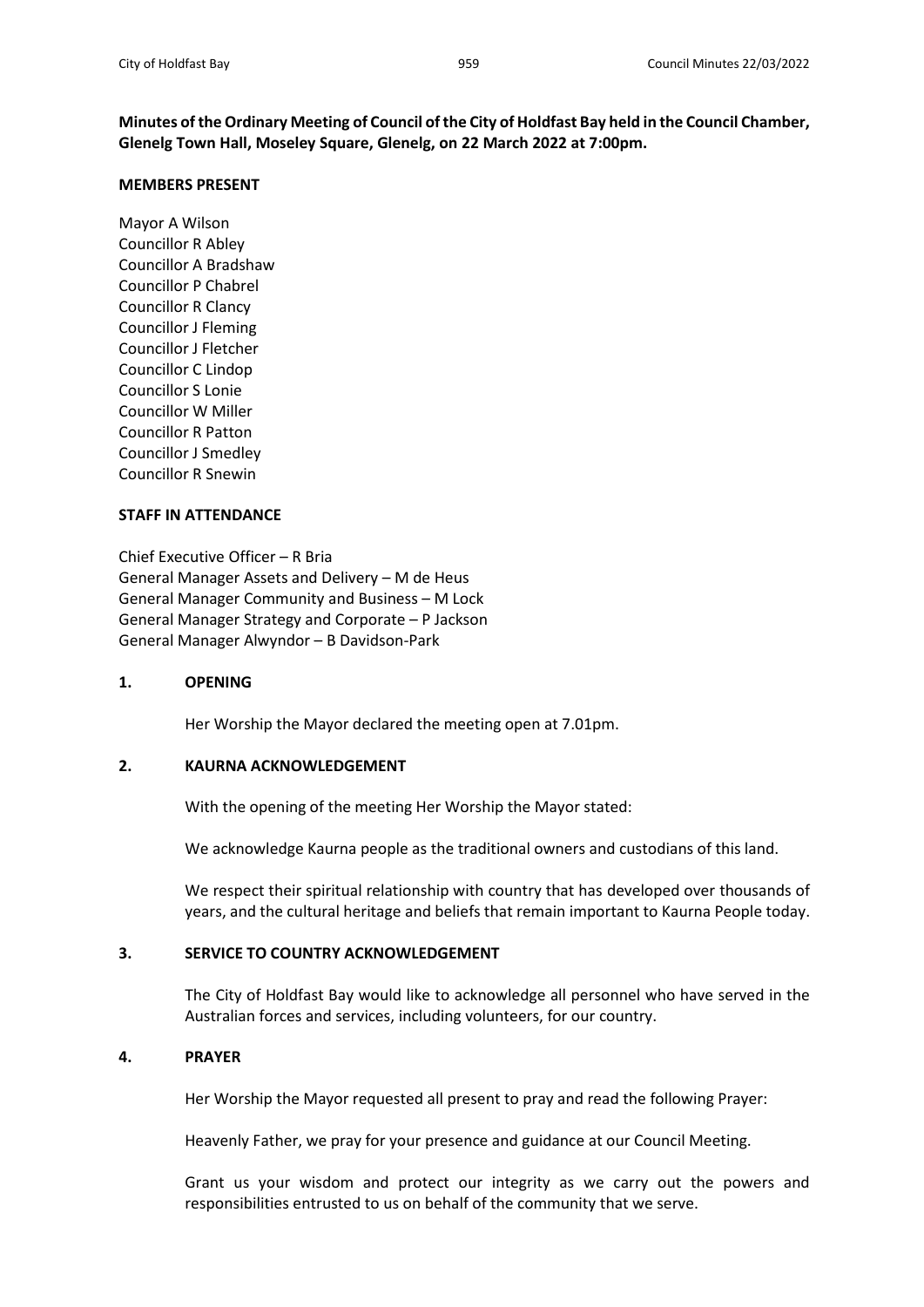## **5. APOLOGIES**

- 5.1 Apologies Received Nil
- 5.2 Absent Nil

## **6. ITEMS PRESENTED TO COUNCIL -** Nil

Councillor Clancy joined the meeting at 7.02pm.

## **7. DECLARATION OF INTEREST**

Members were reminded to declare their interest before each item.

## **8. CONFIRMATION OF MINUTES**

**Motion C220322/2565**

**That the minutes of the Ordinary Meeting of Council held on 8 March 2022 be taken as read and confirmed.**

Moved Councillor Lonie, Seconded Councillor Patton **Carried Unanimously**

# **9. PUBLIC PRESENTATIONS**

- 9.1 **Petition**  Nil
- 9.2 **Presentation** Nil
- 9.3 **Deputations** Nil

## **10. QUESTIONS BY MEMBERS**

## 10.1 **Without Notice**

## 10.1.1 **Feral Pigeon Management**

Councillor Smedley asked for an update on the motion for Feral Pigeon Management.

Chief Executive Officer provided a response.

## 10.1.2 **Vacant Land, The Crescent**

Councillor Fleming asked for an update on the vacant land at The Crescent.

General Manager, Strategy and Corporate provided a response.

## 10.1.3 **Glenelg Town Hall Restoration Works**

Councillor Chabrel asked a number of questions in relation to the Glenelg Town Hall.

General Manager, Assets and Delivery took the questions on notice.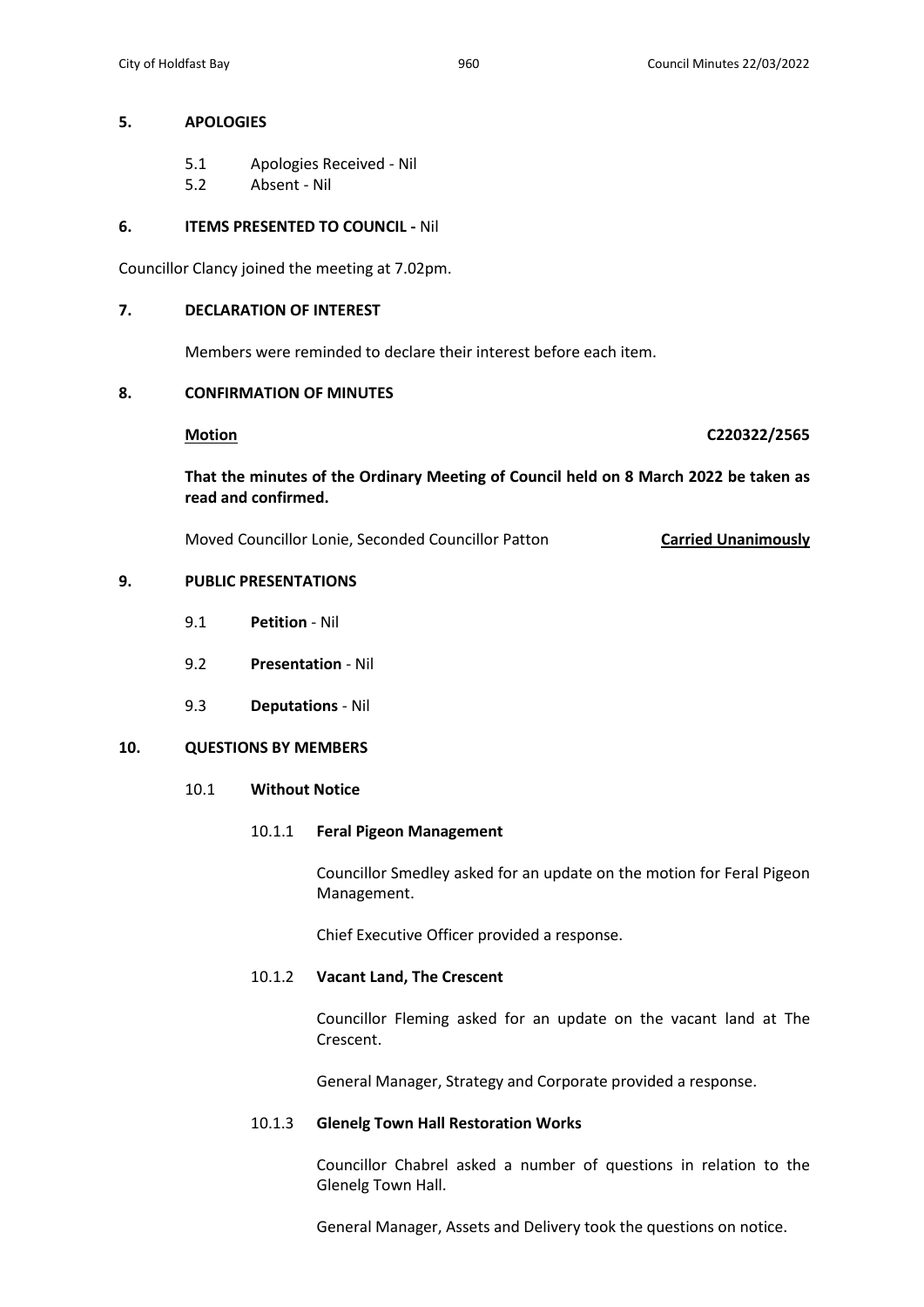### 10.2 **With Notice** - Nil

## **11. MEMBER'S ACTIVITY REPORTS**

### 11.1 **Mayoral Report** (Report No: 78/22)

Presented for the information of Members was the Activity Report for the Mayor for October 2021 to December 2021.

**Motion C220322/2566**

**That the Mayor's Activity Report for October 2021 to December 2021 be received and noted.**

Moved Councillor Abley, Seconded Councillor Miller **Carried Unanimously**

# **12. MOTIONS ON NOTICE**

12.1 **Motion on Notice – Road Treatments to Divert Traffic Down Wattle Avenue at the Esplanade - Councillor Clancy** (Report No: 80/22)

### **Motion**

**That administration provide the costs of removing the road treatments and increasing the width of the shared pathway on the western side.**

Moved Councillor Clancy, Seconded Councillor Lonie

**Amendment: C220322/2567**

Councillor Snewin proposed the following amendment:

**That Administration bring back a report on the costs and wider traffic implications of the removal of the realigned T Intersection road treatments at the intersection of Esplanade/Wattle Avenue Hove and increasing the width of the shared pathway on the western side.**

The Mover Councillor Clancy and Seconder Councillor Lonie agreed to the amendment proposed by Councillor Snewin, and it became the motion.

The motion on being put was **Carried**

### **Division Called**

A division was called and the previous decision was set aside.

Those voting for: Councillors Snewin, Patton, Lindop, Miller, Fleming, Abley, Lonie, Clancy, Smedley, Bradshaw, Chabrel (11) Those voting against: Councillor Fletcher (1)

Her Worship the Mayor declared the motion **Carried Carried**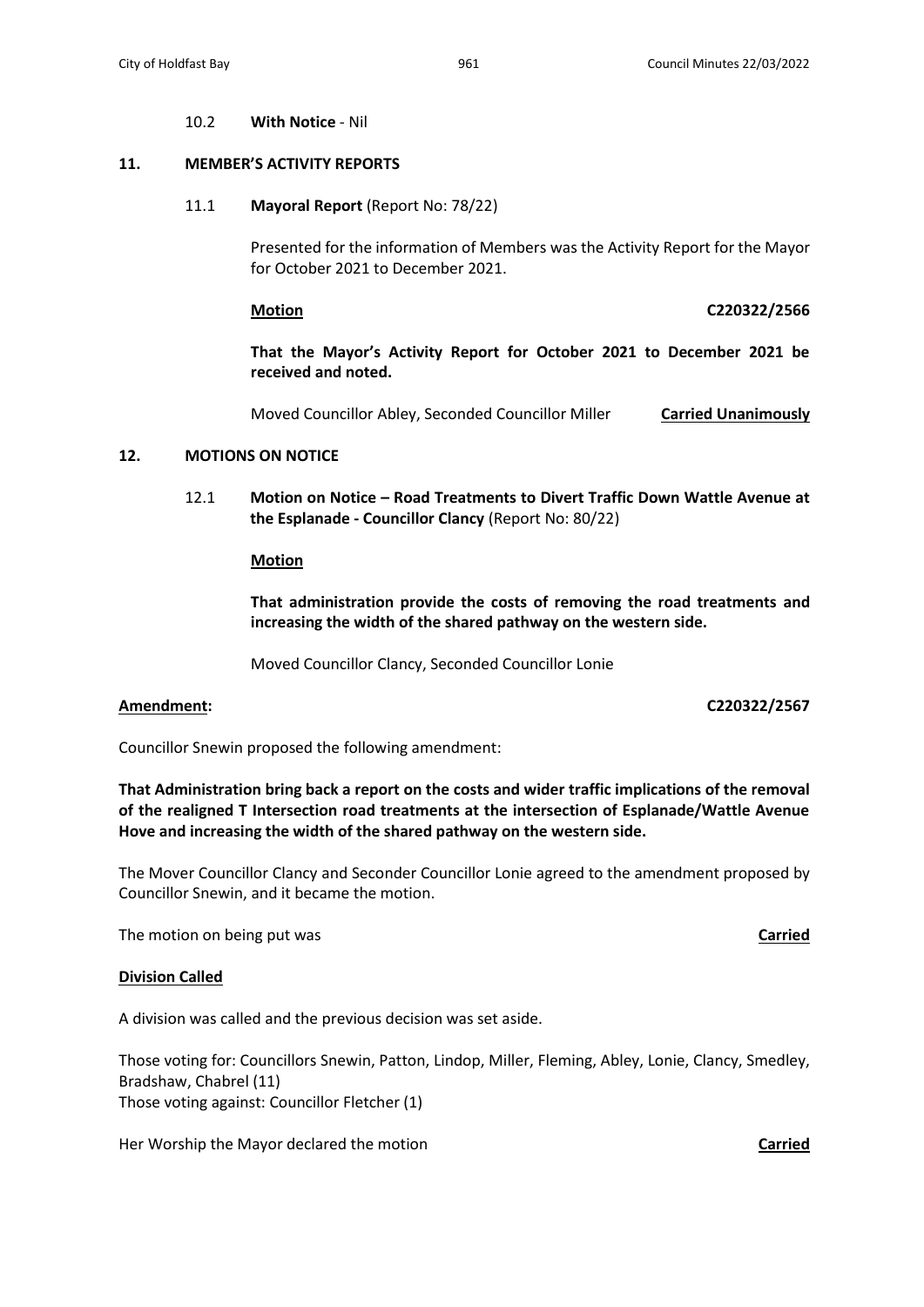## **13. ADJOURNED MATTERS**

13.1 Adjourned Report – Nominations Sought for the Libraries Board of South Australia (Report No: 79/22)

> The Local Government Association of South Australia (LGA) was seeking nominations from a suitably qualified Council member, employees of Council, or other Local Government entities to fill up to three (3) positions on the Libraries Board of South Australia for a three-year term. The term commences on 1 August 2022.

> Any member who would like to be nominated will need to have their nomination endorsed by Council prior to submission to the LGA. If Council does not have a nominee, it may just note the report.

> This report was most recently tabled at the ordinary meeting of Council on 8 March 2022 (Item 15.2 - Nominations Sought for the Libraries Board of South Australia (Report No: 49/22) and was adjourned under *Regulation 19, Local Government (Proceedings at Meetings) Regulations 2013,* for want of a quorum.

> Her Worship the Mayor asked for nominations and Councillor Abley was nominated. There was no motion moved therefore a motion needs to be moved.

## **Nomination**

Her Worship the Mayor called for nominations.

Nominations were received for Councillor Abley.

Her Worship the Mayor announced that Councillor Abley had been selected for the nomination which was included in the Council's motion.

# **Conflict of Interest**

Councillor Abley declared a material conflict of interest for Item 13.1 Adjourned Report – Nominations Sought for the Libraries Board of South Australia (Report No: 79/22) before the vote. The nature of the material conflict of interest (pursuant to Section 73 and 74 of the *Local Government Act 1999)* was that if successful she would receive a sitting fee.

Councillor Abley dealt with the conflict of interest by leaving the meeting at 7.19 pm.

**Motion C220322/2568**

**That Council:**

**nominates Councillor Abley for consideration by the LGA to be nominated for the Libraries Board of South Australia.**

Moved Councillor Miller, Seconded Councillor Fleming **Carried Unanimously**

Councillor Abley re-joined the meeting at 7.20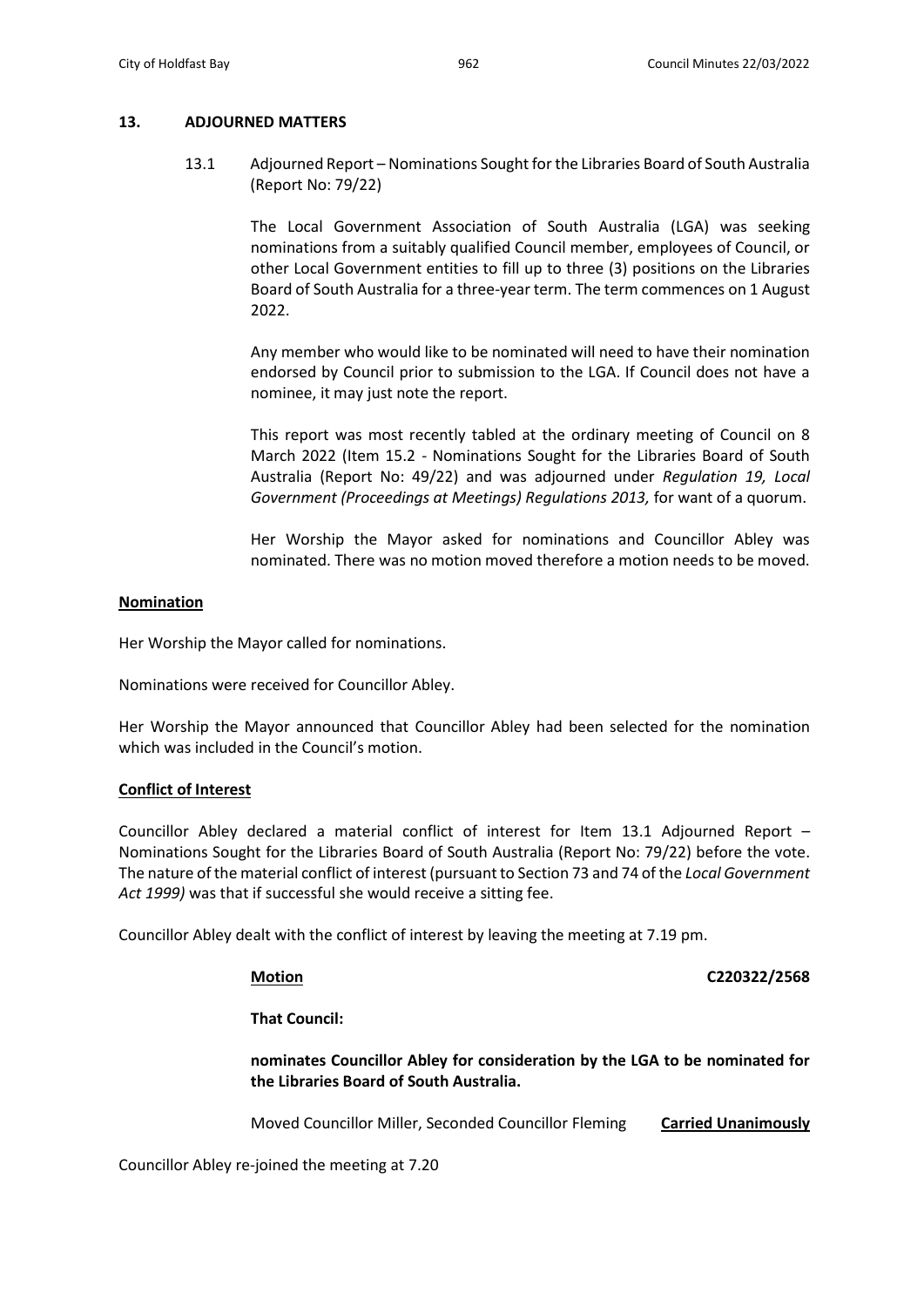### **14. REPORTS OF MANAGEMENT COMMITTEES AND SUBSIDIARIES**

### 14.1 **Minutes – Jetty Road Mainstreet Committee – 2 March 2022** (Report No: 74/22)

The Minutes of the Jetty Road Mainstreet Committee meeting held on 2 March 2022 were attached and presented for Council's information.

Jetty Road Mainstreet Committee Agenda, Reports and Minutes are all available on Council's website and the meetings are open to the public.

### **Motion C220322/2569**

**That Council notes the minutes of the Jetty Road Mainstreet Committee of 2 March 2022.**

Moved Councillor Miller, Seconded Councillor Abley **Carried Unanimously**

14.2 **Information Report – Southern Region Waste Authority Board Meetings – 6 December 2021 and 7 March 2022** (Report No: 83/22)

> The information reports of the Southern Region Waste Resource Authority (SRWRA) Board meeting held on 6 December 2021 and 7 March 2022 were attached and provided for information.

## **Motion C220322/2570**

**That Council notes the Information Reports of the Southern Region Waste Resource Authority Board meeting held on 6 December 2021 and 7 March 2022.**

Moved Councillor Lindop, Seconded Councillor Smedley **Carried Unanimously**

### **15. REPORTS BY OFFICERS**

15.1 **Items in Brief** (Report No: 59/22)

These items were presented for the information of Members.

After noting the report any items of interest were discussed and, if required, further motions proposed.

## **Motion C220322/2571**

## **That the following items be noted and items of interest discussed:**

- **1. Glenelg Oval Masterplan Stage 3 and 4 Update**
- **2. Keeping Bees @ Kibby Project**
- **3. Tree Grants Update**

Moved Councillor Smedley, Seconded Councillor Fleming **Carried Unanimously**

## 15.2 **Monthly Financial Report – 28 February 2022** (Report No: 81/22)

Attached were the financial reports as at 28 February 2022. They comprised a Funds Statement and a Capital Expenditure Report for Council's municipal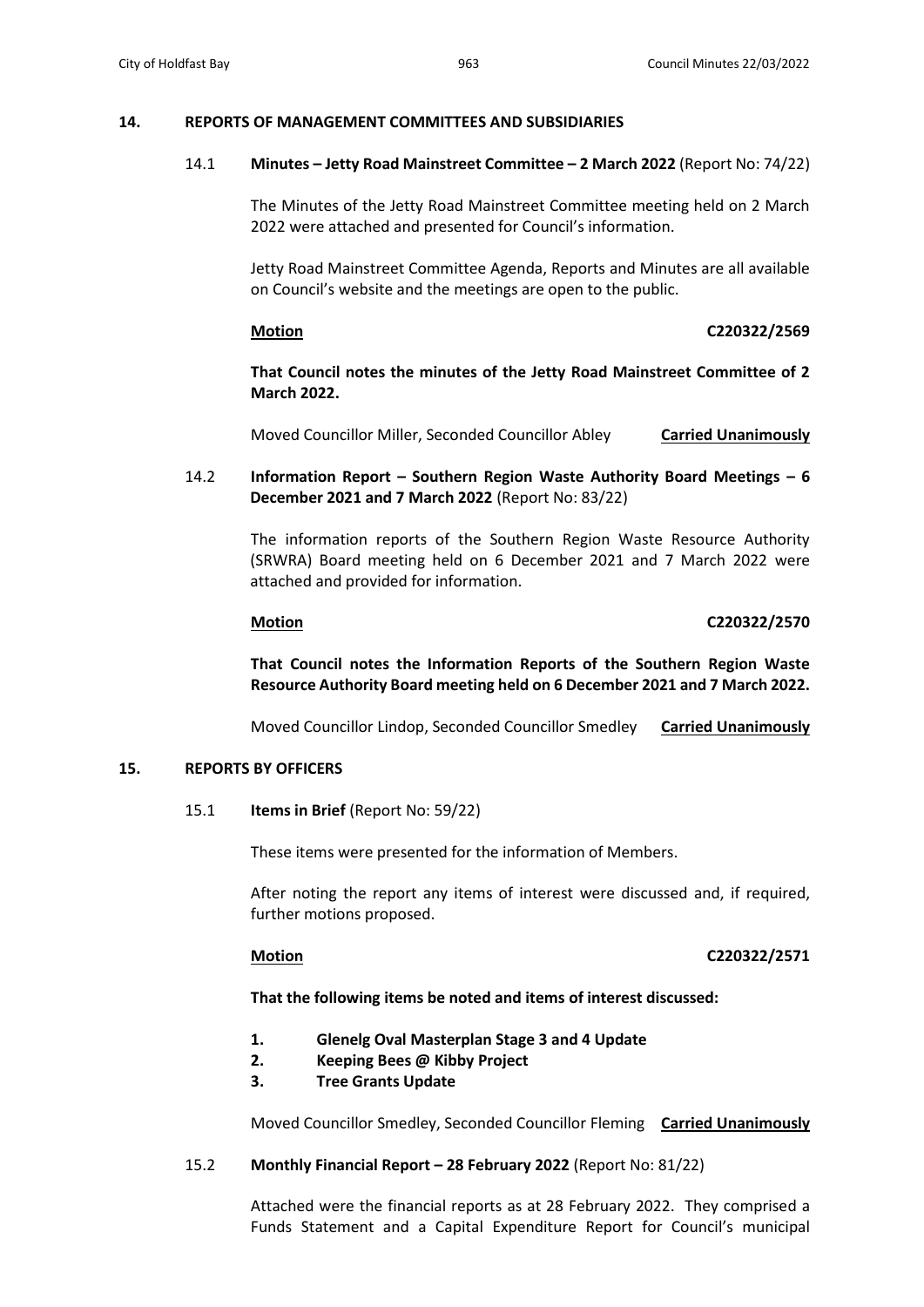activities and Alwyndor Aged Care. The adjusted forecast budget included the carried forward amount as approved by Council 24 August 2021 and the two quarterly budget updates approved by Council 26 October 2021 and 8 February 2022.

No changes to Alwyndor and Municipal budgets were recommended at this time, but the report highlighted items that show a material variance from the YTD budget.

### **Motion C220322/2572**

**That Council receives the financial reports and budget update for the 8 months to 28 February 2022 and notes:**

- **• no change to the Municipal activities 2021/22 revised budget forecast;**
- **• no change to the Alwyndor Aged Care 2021/22 revised budget forecast.**

Moved Councillor Smedley, Seconded Councillor Snewin **Carried Unanimously**

15.3 **Street Trees and the Electricity (Principles of Vegetation Clearance) Regulations 2021** (Report No: 61/22)

> Administrative staff from all four Resilient South councils (Holdfast Bay, Marion, Mitcham and Onkaparinga) have been advocating with SA Power Networks staff regarding tree removals, allowed tree species and unclear interpretation of sections of the *Electricity (Principles of Vegetation Clearance) Regulations 2021.* This report proposed that we elevate this advocacy to Ministerial level, via a joint letter from the Resilient South councils, to both seek clarity around these regulations and at the same time gain protection for our urban forest.

## **Motion C220322/2573**

**That the Council support the advocacy letter to the Ministers responsible for Energy and the Environment portfolios from all Resilient South councils and authorise the Mayor to sign on behalf of the City of Holdfast Bay.**

Moved Councillor Clancy, Seconded Councillor Lonie **Carried Unanimously**

15.4 **Australian Local Government Association – National General Assembly** (Report No: 60/22)

> Each year, the Australian Local Government Association (ALGA) holds a National General Assembly (Assembly) in Canberra where councils from around Australia discuss current and emerging challenges and opportunities, and advocate to the Federal Government on critical issues facing the sector.

> The next Assembly will be held on 19-22 June. The theme for the event is Partners in Progress, focussing on how partnerships can tackle the challenges facing communities and prepare for the future.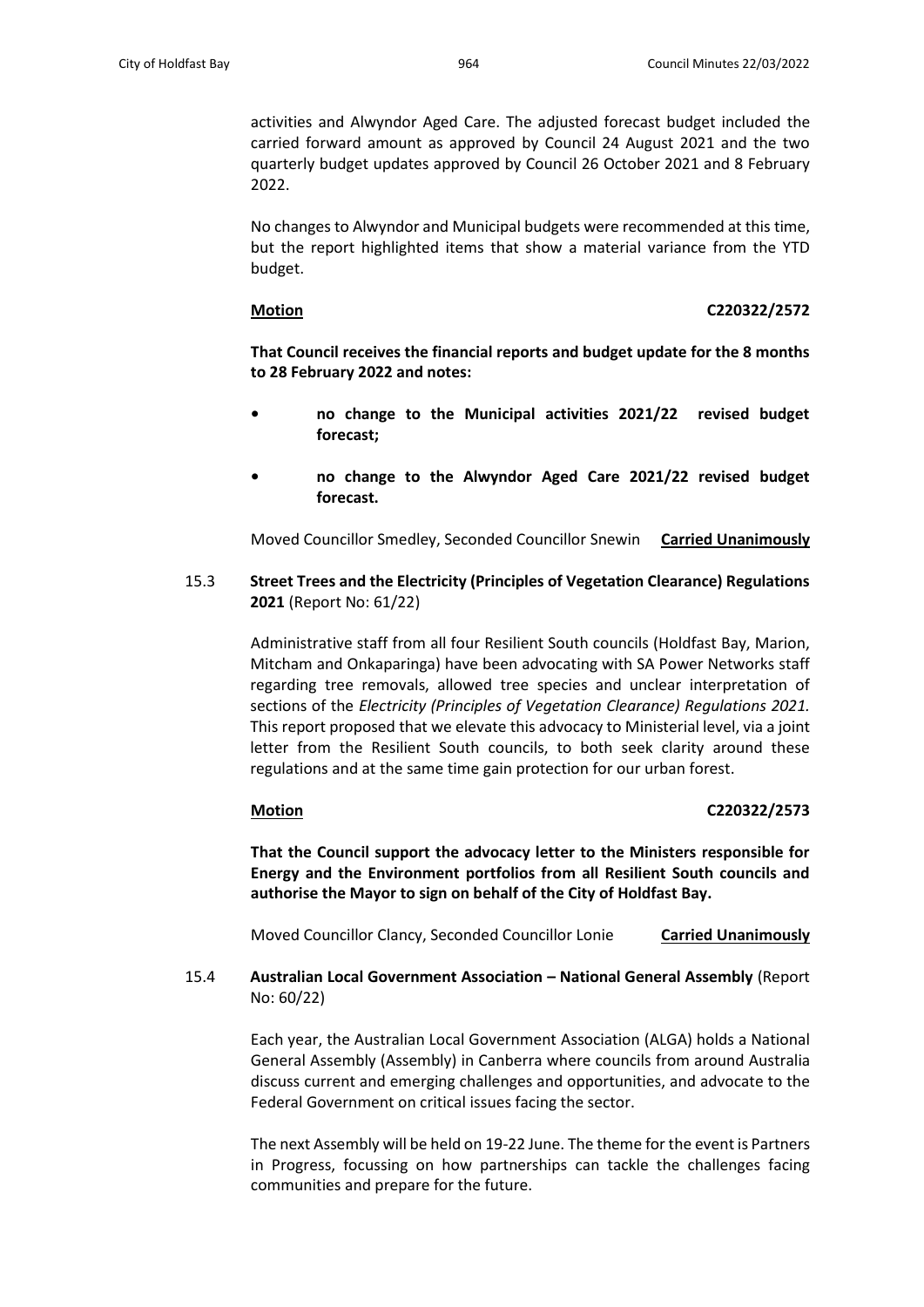The ALGA called for motions for the Assembly and a possible motion was prepared for Council's consideration.

### **Motion C220322/2574**

**That Council endorses the suggested motion as provided in Attachment 1, to be submitted for consideration by the Australian Local Government Association for inclusion in the National General Assembly agenda.**

Moved Councillor Lindop, Seconded Councillor Clancy **Carried Unanimously**

15.5 **Local Government Association (LGA) Ordinary General Meeting 8 April 2022**  (Report No: 67/22)

The Local Government Association SA (LGA) Ordinary General Meeting (OGM) will be held on 8 April 2022.

Council's voting delegate to LGA meetings has historically been the Mayor.

Council is required to select a delegate and consider the items on the OGM agenda in order to provide guidance to Council's voting Delegate on how to vote for each item. Suggested positions were provided for consideration by Council.

### **Motion C220322/2575**

**That for the LGA Ordinary General Meeting, to be held on Friday 8 April 2022, Council:**

- **1. endorses the Mayor's attendance or delegate as the voting Delegate on behalf of the City of Holdfast Bay; and**
- **2. agrees to the proposed voting positions as detailed in Attachment 2.**

Moved Councillor Abley, Seconded Councillor Patton **Carried Unanimously**

15.6 **Appointment to the Executive Committee Vacancy for the Somerton Ward**  (Report No: 68/22)

> The Executive Committee is a Council Committee established under Section 41 of the *Local Government Act 1999* (The Act) to undertake the annual performance appraisal of the Chief Executive Officer (CEO). Council adopted the Committee's Terms of Reference (C290119/1355) at its meeting on 29 January 2019, and made the following appointments to the Executive Committee for the remaining term of Council:

- The Mayor
- Deputy Mayor
- Councillor Lonie Seacliff Ward
- Councillor Snewin Brighton Ward
- Councillor Smedley Somerton Ward
- Councillor Abley Glenelg Ward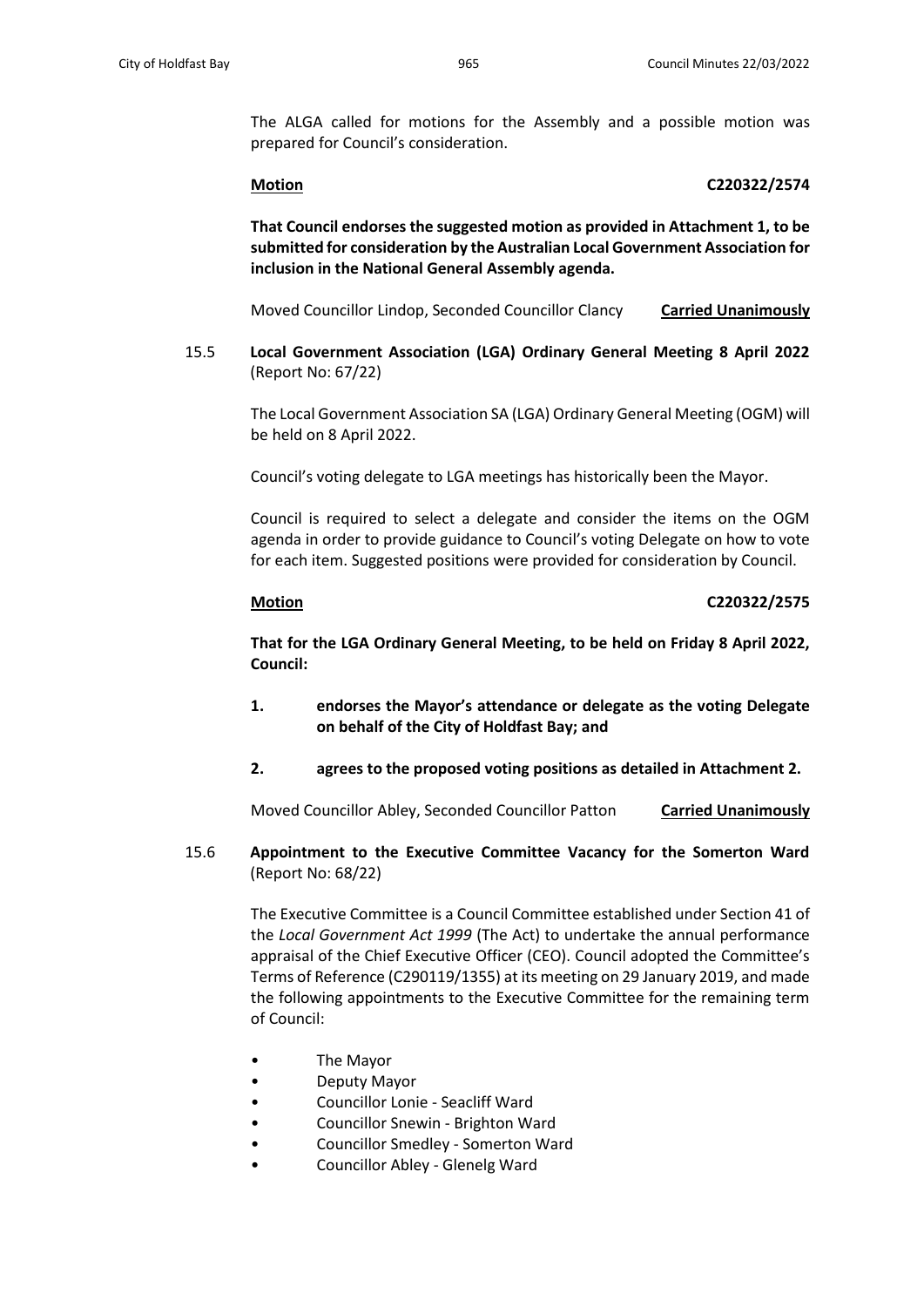As Councillor Smedley is currently the Deputy Mayor there is a vacancy on the Executive Committee for the Somerton Ward. Councillor Fletcher or Councillor Miller may be appointed to the Executive Committee for the Somerton Ward, for the duration of the current Council term.

### **Nominations**

Her Worship the Mayor called for nominations.

Nominations were received for Councillors Fletcher and Miller. A secret ballot was conducted by the General Manager, Strategy and Corporate for one vacancy.

Her Worship the Mayor announced that Councillor Miller had been selected for the vacancy which was included in the Council's motion.

## **Motion C220322/2576**

**That Council appoint Councillor Miller to the Executive Committee to be the Elected Member for the Somerton Ward for the duration of the current Council term.**

Moved Councillor Abley, Seconded Councillor Smedley **Carried Unanimously**

### 15.7 **Significant/Regulated Tree Removal** (Report No: 73/22)

A tree that was classified as significant (3.7 m girth) under the *Planning, Development and Infrastructure Act 2016* requires removal. The tree is a willow myrtle (Agonis flexuosa) located between the Brighton Tennis Club and the back of the Brighton Civic Centre. The tree required removal because it has a fault that presents an unacceptable risk to community safety. The *Planning, Development and Infrastructure Act 2016* requires a development application for the removal and Council's Tree Management Policy requires Council to provide landowner's consent for the application.

### **Motion C220322/2577**

**That Council provide landowner's consent for a development application for the removal of a willow myrtle (Agonis flexuosa) located between the Brighton Tennis Club and the back of the Brighton Civic Centre.**

Moved Councillor Abley, Seconded Councillor Snewin **Carried Unanimously**

## 15.8 **Local Government Grants Best Practice Guide** (Report No: 77/22)

The City of Holdfast Bay coordinated as lead Council for the SA Local Government Grants Network to develop a Local Government Grants Best Practice Guide through the Local Government Association Research and Development Grant Scheme.

**Motion C220322/2578**

**That Council notes:**

**1. the report;**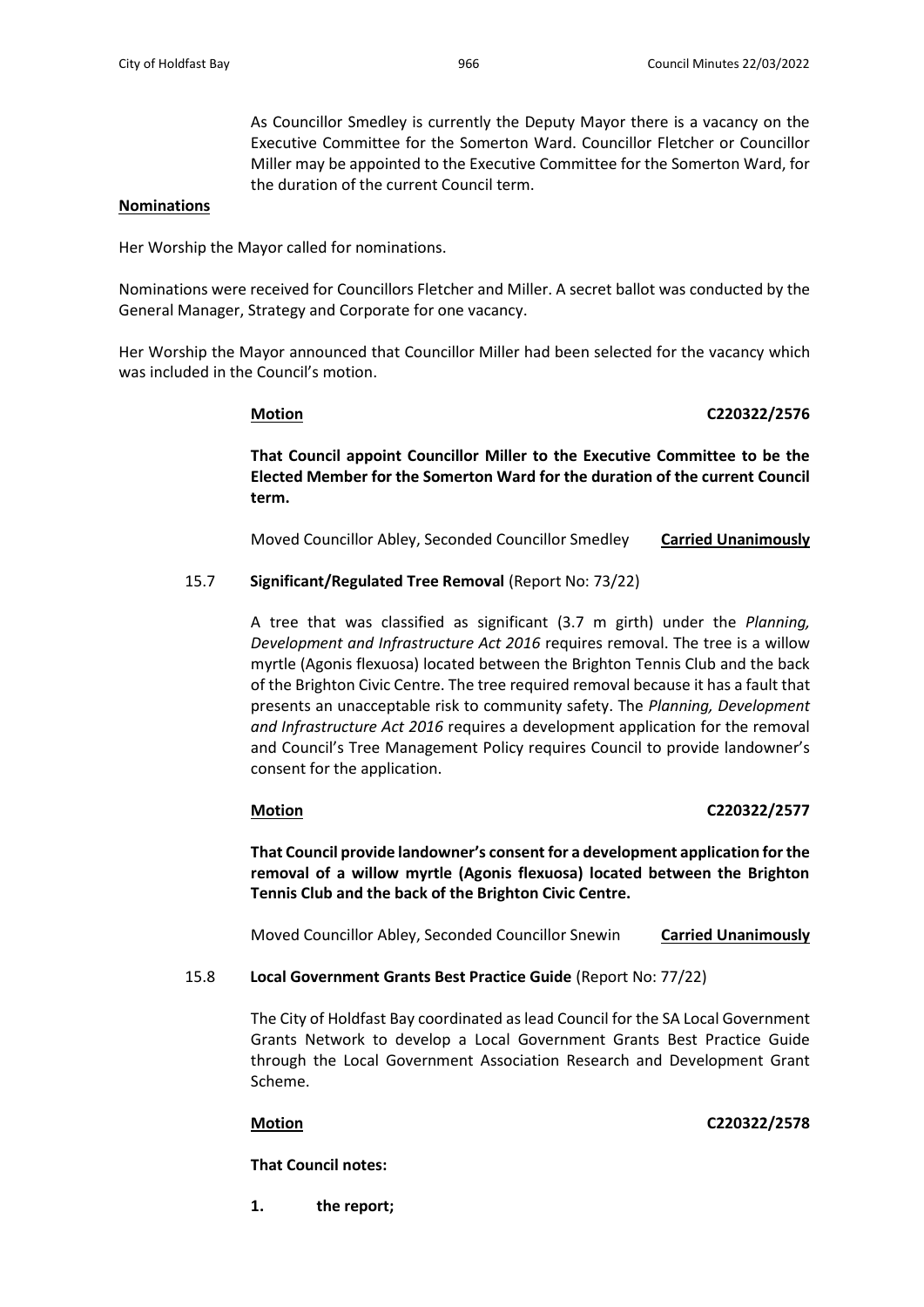# **2. our adoption of the Local Government Grants Best Practice Guide into practice; and**

**3. the nomination as a finalist in the Local Government Professionals Australia Leadership Excellence Award in the category of Excellence in Cross Council Collaboration.**

Moved Councillor Lonie, Seconded Councillor Smedley **Carried Unanimously**

# 15.9 **Appointment of Independent Member to Audit Committee** (Report No: 84/22)

The term of Ms Paula Davies on Council's Audit Committee expires on 26 March 2022 and it was recommended that she be re-appointed for a further 3-year term.

# **Conflict of Interest**

Councillor Chabrel declared a perceived conflict of interest for Item 15.9 Appointment of Independent Member to Audit Committee (Report No: 84/22). The nature of the perceived conflict of interest (pursuant to Section 75 and 75A of the *Local Government Act 1999*) was that he is a personal friend of Ms Davies.

Councillor Chabrel dealt with the perceived conflict of interest by making it known and leaving the meeting at 7.43 pm.

# **Motion C220322/2579**

# **That Council re-appoint Ms Paula Davies as an independent member of its Audit Committee for a further term of 3 years.**

Moved Councillor Smedley, Seconded Councillor Snewin **Carried Unanimously**

Councillor Chabrel re-joined the meeting at 7.44pm.

# **16. RESOLUTIONS SUBJECT TO FORMAL MOTIONS -** Nil

# **17. URGENT BUSINESS – SUBJECT TO THE LEAVE OF THE MEETING**

Councillor Bradshaw sought leave of the meeting to raise an item of Urgent Business. Her Worship the Mayor deemed the matter urgent business and granted the leave of the meeting.

Council offered their congratulations to Councillor Clancy on her daughter Nadia's successin winning the State seat of Elder.

It was noted that the Mayor had already congratulated Peter Malinauskas on being the  $47<sup>th</sup>$  Premier of South Australia and that Council would acknowledge key stakeholders for both political parties following the declaration of results.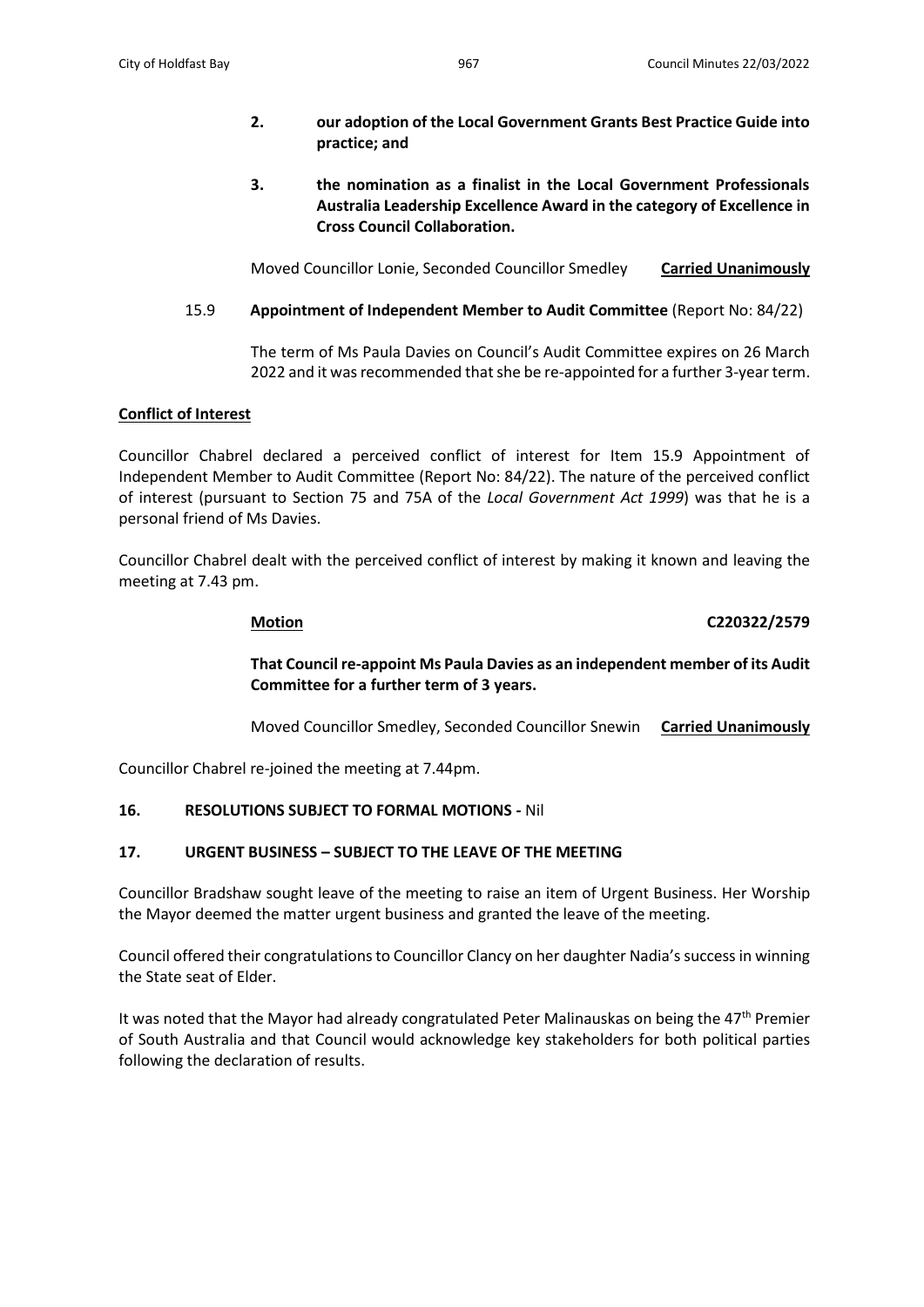## **18. ITEMS IN CONFIDENCE**

18.1 **Kauri Community and Sporting Complex – Extension of Management Agreement** (Report No: 82/22)

**Motion – Exclusion of the Public – Section 90(3)(b & d) Order C220322/2580**

- **1. That pursuant to Section 90(2) of the** *Local Government Act 1999* **Council hereby orders that the public be excluded from attendance at this meeting with the exception of the Chief Executive Officer and Staff in attendance at the meeting in order to consider Report No: 82/22 Kauri Community and Sporting Complex – Extension of Management Agreement in confidence.**
- **2. That in accordance with Section 90(3) of the** *Local Government Act 1999* **Council is satisfied that it is necessary that the public be excluded to consider the information contained in Report No: 82/22 Kauri Community and Sporting Complex – Extension of Management Agreement on the following grounds:**
	- **b. pursuant to section 90(3)(b) of the Act, the information to be received, discussed or considered in relation to this Agenda Item is information the disclosure of which would prejudice the commercial position of the Council.**
	- **d. pursuant to section 90(3)(d) of the Act, the information to be received, discussed or considered in relation to this Agenda Item is commercial information of a confidential nature (not being a trade secret) the disclosure of which could reasonably be expected to prejudice the commercial position of the person who supplied the information.**

**In addition, the disclosure of this information would, on balance, be contrary to the public interest. The public interest in public access to the meeting has been balanced against the public interest in the continued non-disclosure of the information. The benefit to the public at large resulting from withholding the information outweighs the benefit to it of disclosure of the information.** 

**3. The Council is satisfied, the principle that the meeting be conducted in a place open to the public, has been outweighed by the need to keep the information or discussion confidential.**

Moved Councillor Lonie, Seconded Councillor Lindop **Carried Unanimously**

# **RETAIN IN CONFIDENCE - Section 91(7) Order C220322/2581**

**4. having considered Agenda Item 18.1 Kauri Community and Sporting Complex - Extension of Management Agreement (Report No: 82/22) in confidence under Section 90(2), 90(3)(b) and 90(3)(d) of the** *Local Government Act 1999***, the Council, pursuant to section 91(7) of that**